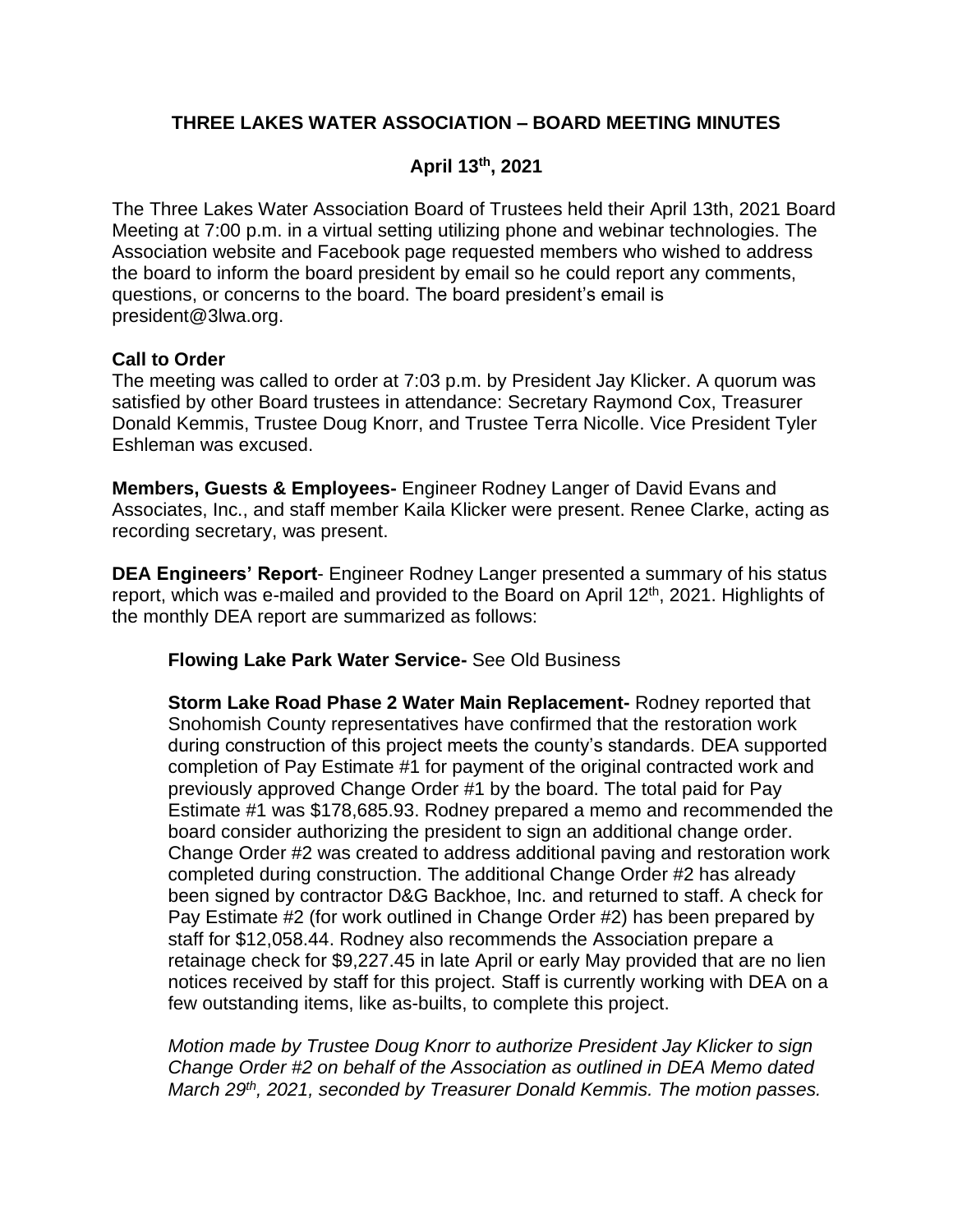### **Booster Pump Station #1 Property Investigation-** See Old Business

## **Manager & Cross Connection Report**

Staff member Kaila Klicker presented a summary of the manager report, which was emailed and provided to the Board on April 12<sup>th</sup>, 2021. Highlights of the monthly manager report are summarized as follows: Staff reported that multiple SCADA system telemetry failures occurred between March 26th and April 1st, 2021. Staff scheduled troubleshooting work with Ziply Fiber technicians. The technicians found a few different factors that may have been contributing to service issues and repairs were made. The SCADA system is now acting more reliably, and staff has not noticed any intermittent issues. The standpipe water level reached a significantly low level of 67 feet due to a scheduled Ziply Fiber outage that the staff was unaware of, which disabled the telemetry alarm callout system for nine hours. Staff also signed up for service with Ziply Fiber for text notifications during service outages. Manager Kemmis spoke to President Klicker on March 23<sup>rd</sup>, 2021 about the costs of labor and materials needed to repair the Association's Pump Number Three. The cost of the labor and materials needed to repair Pump Number Three exceeded the amount of money the manager can spend per event without prior authorization. The president and Manager Kemmis agreed that repairing of pumps is something that is a necessary and a worthy investment for the Association. Parts have been ordered from Pumptech, Inc. and will take approximately eight weeks to be made and shipped. Royce with Systems Interface, Inc. agreed to help staff by providing a solution to operate pumps in a way which will allow the most efficient pump to be selected based on current suction pressure. Manager Kemmis informed the board that he asked for additional pricing from Systems Interface, Inc. for work to accommodate a new impeller and the cost is \$725.00. The manager intends to contract Systems Interface, Inc. to do this work. Manager Kemmis and Assistant Manager Klicker met with Snohomish County representatives on March 10<sup>th</sup>, 2021 to discuss drilling work on 163rd Ave SE. The drilling work is within proximity to Association facilities. Staff supported the county on April  $12<sup>th</sup>$ , 2021 by being onsite during the work and isolating facilities in case of damage to facilities. The annual backflow assembly testing required by the City of Everett and Department of Health was performed on March 8<sup>th</sup>, 2021 to all necessary Association facilities. Systems Interface, Inc. continues to work with staff to complete contracted items for the Association as part of the Telemetry Upgrade project. The annual employee evaluations have been completed, reviewed, and signed by the employee, supervisor, and Vice President and President. The payroll audit was completed as a part of this process. The annual Consumer Confidence Report has been prepared and posted to the Association's website as required by the Department of Health. Staff is currently working to prepare the Annual Newsletter to be mailed with April water bills. Staff has updated the Association's Emergency Response Plan to include some additional instructions related to a failure of Ziply Fiber services, which would affect the Association's telemetry system. Staff received an email communication from KeyBank informing them that Paycheck Protection Program loan forgiveness applications will be emailed to clients starting this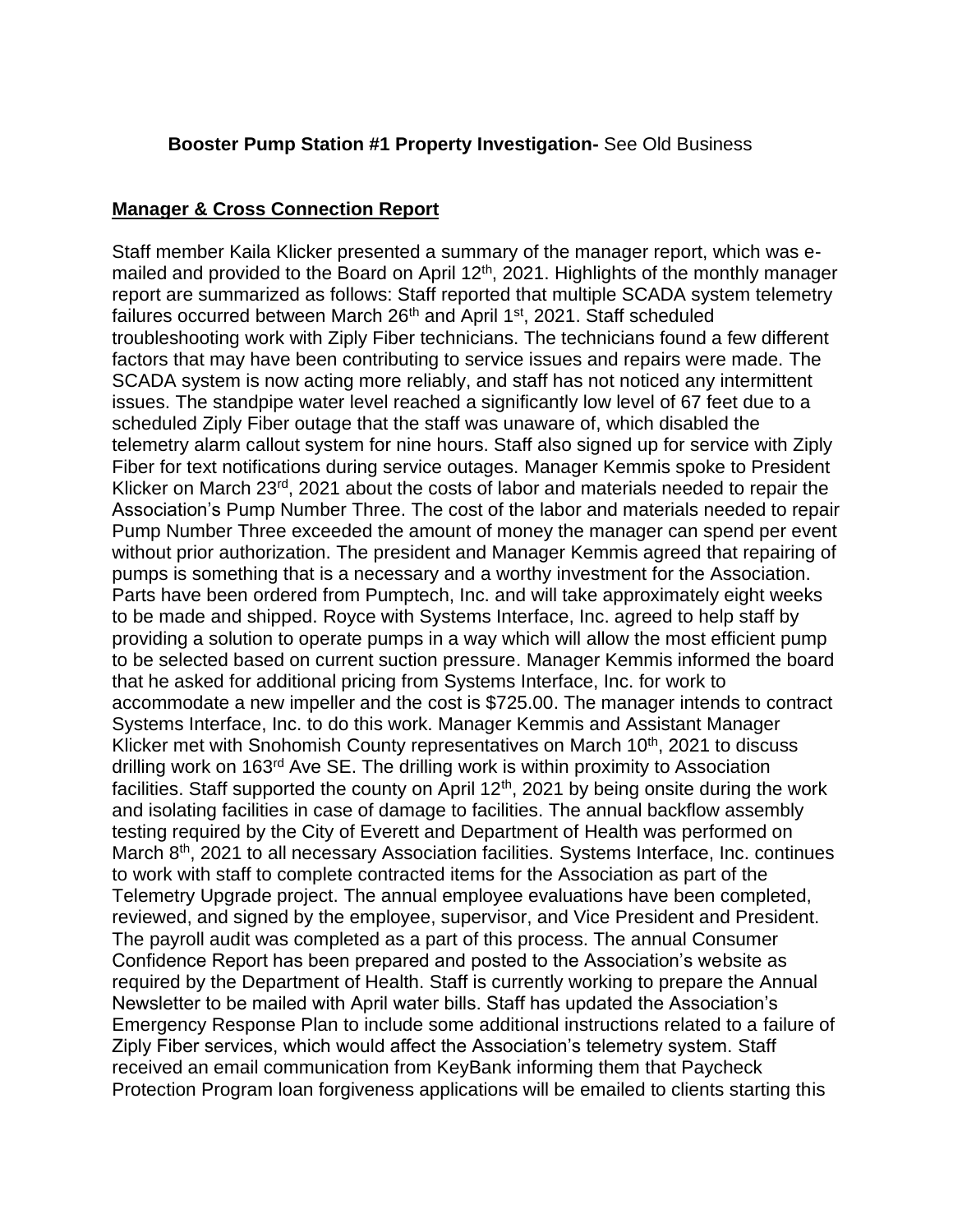month, which will allow the Association to apply for this. Staff informed the board that Governor Jay Inslee's Proclamation 20.23 has been extended through July 31<sup>st</sup>, 2021, which disallows the Association from charging late fees or disconnecting services due to nonpayment.

## **Approval of March 9 th Board Meeting Minutes**

*Motion made by Treasurer Donald Kemmis to approve March's Minutes, seconded by Secretary Raymond Cox. The motion passes.*

### **Officers Reports**

**Treasurer Report and Pay Bills-** Staff member Renee Clarke presented a summary of the treasurer report. The financial report was prepared and distributed to the Board summarizing the financial position through April 13<sup>th</sup>, 2021 (attached). Total funds on hand are \$1,302,334.99. One transfer was made for \$64,000.00 to cover the bills from the KeyBank account. Reports were provided for the past month's expenses, prepaid invoices, and payroll summary. Checks were presented to be signed once authorized by the board.

> Current Financial Info General Funds- \$426,803.31 Capital- \$778,623.12 Reserve- \$96,908.56 Total Expenses- \$67,359.17

Monies were transferred to both Standpipe, Pump House, and Mero restricted accounts.

*Motion made by Treasurer Donald Kemmis to approve payment of the bills as presented, seconded by Trustee Terra Nicolle. The motion passes.*

**President-** President Klicker reported that he had a phone meeting with Manager Kemmis about pump related expenses. He also signed a share certificate.

**Vice President-** Not present.

**Secretary-** Secretary Cox reported that he signed checks for bills due before the April meeting and share certificates.

# **Old Business**

**Booster Pump Station #1 Property Investigation-** Staff reported that easement documentation and a payment for \$800.00 was delivered to neighboring property owners. The signed and notarized document was returned to staff on April 5<sup>th</sup>, 2021. The completed easement document was reviewed by DEA. The easement has been mailed to Snohomish County for recording. On April 7<sup>th</sup>, 2021 Manager Kemmis and contractor Puget Sound Tapping Services